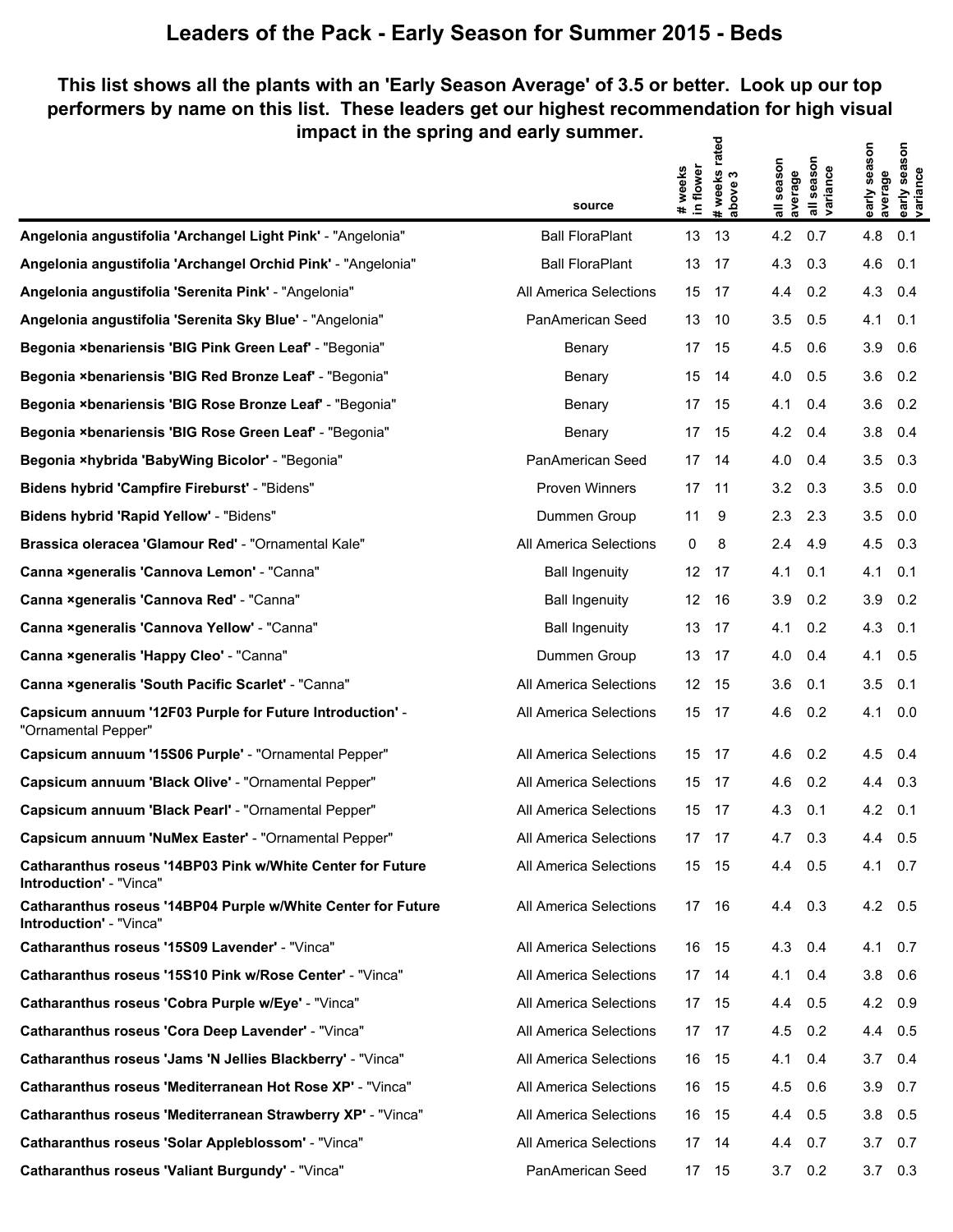|                                                                       | source                                              | # weeks<br>in flower | # weeks rated<br>above 3 | season<br>average<br>ᄛ | season<br>variance<br>᠊ᢛ | early season<br>average | son<br>sea<br>early sea<br>variance |
|-----------------------------------------------------------------------|-----------------------------------------------------|----------------------|--------------------------|------------------------|--------------------------|-------------------------|-------------------------------------|
| <b>Catharanthus roseus 'Valiant Orchid' - "Vinca"</b>                 | PanAmerican Seed                                    | 16                   | 15                       | 3.9                    | 0.4                      | 3.8                     | 0.4                                 |
| <b>Catharanthus roseus 'Valiant Pure White' - "Vinca"</b>             | PanAmerican Seed                                    | 17                   | -16                      | 4.3                    | 0.3                      | 4.1                     | 0.5                                 |
| Celosia '15S03 Spiked' - "Celosia"                                    | All America Selections                              | 17                   | -14                      | 4.2                    | 0.6                      | $4.6$ 0.3               |                                     |
| Celosia 'Flamingo' - "Celosia"                                        | All America Selections                              |                      | 17 12                    | 3.9                    | 0.6                      | 4.3 0.3                 |                                     |
| Cleome hybrid 'Senorita Blanca Impr' - "Cleome"                       | <b>Proven Winners</b>                               | 10                   | - 10                     | 2.6                    | 4.7                      | 4.4 0.3                 |                                     |
| <b>Cosmos bipinnatus 'Sonata Pink' - "Cosmos"</b>                     | All America Selections                              | 15                   | -10                      | 3.4                    | 1.2                      | 4.1                     | 0.1                                 |
| <b>Cosmos bipinnatus 'Sweet Sixteen' - "Cosmos"</b>                   | All America Selections                              | 16                   | 9                        | 2.9                    | 1.6                      | $3.8$ 0.1               |                                     |
| Dahlia ×hybrida 'Dahlightful Sultry Scarlet' - "Dahlia"               | <b>Proven Winners</b>                               | 16                   | -13                      | 3.6                    | 0.2                      | $3.9\quad 0.0$          |                                     |
| Dahlia ×hybrida 'Dalaya Red + White' - "Dahlia"                       | Selecta                                             | 17                   | - 17                     | 4.2                    | 0.1                      | 4.4 0.1                 |                                     |
| Dahlia ×hybrida 'Dalaya Red + Yellow Eye (Krishna)' - "Dahlia"        | Selecta                                             | 10                   | -13                      | 3.6                    | 0.2                      | $3.6$ 0.2               |                                     |
| Dahlia ×hybrida 'Hypnotica Lavender' - "Dahlia"                       | Dummen Group                                        | 4                    | 17                       | 4.3                    | 0.1                      | $4.3$ 0.1               |                                     |
| Dahlia ×hybrida 'Hypnotica Orange Impr' - "Dahlia"                    | Dummen Group                                        | $\mathbf 1$          | 11                       | 3.4                    | 0.5                      | $3.9\quad 0.0$          |                                     |
| Dahlia ×hybrida 'Hypnotica Rose Bicolor' - "Dahlia"                   | Dummen Group                                        | 15                   | 8                        | 3.0                    | 0.6                      | $3.7\quad 0.1$          |                                     |
| Dahlia ×hybrida 'Hypnotica Sangria' - "Dahlia"                        | Dummen Group                                        | 16                   | 14                       | 3.7                    | 0.4                      | $4.3$ 0.1               |                                     |
| Dahlia ×hybrida 'Hypnotica Yellow Impr' - "Dahlia"                    | Dummen Group                                        | 9                    | 10                       | 3.5                    | 0.3                      | $3.5 \quad 0.2$         |                                     |
| Dahlia ×hybrida 'XXL Sunset' - "Dahlia"                               | Dummen Group                                        | 13                   | -16                      | 4.0                    | 0.2                      | 4.1                     | 0.3                                 |
| Dahlia ×hybrida 'XXL Veracruz' - "Dahlia"                             | Dummen Group                                        | 9                    | 17                       | 3.9                    | 0.1                      | $3.9$ 0.1               |                                     |
| Dahlia ×hybrida 'XXL Yucatan' - "Dahlia"                              | Dummen Group                                        | 4                    | 17                       | 3.8                    | 0.1                      | $3.8$ 0.1               |                                     |
| Dianthus barbatus interspecific 'Jolt Cherry' - "Dianthus"            | PanAmerican Seed                                    | 13                   | - 17                     | 4.4                    | 0.3                      | 4.3 0.4                 |                                     |
| Dianthus barbatus interspecific 'Jolt Pink' - "Dianthus"              | PanAmerican Seed & All<br><b>America Selections</b> | 13 17                |                          | 3.8                    | 0.1                      | 3.8                     | 0.1                                 |
| Diascia 'Darling Hot Pink 91' - "Diascia"                             | Dummen Group                                        | 15                   | 7                        | 2.8                    | 1.6                      | $3.9$ $0.3$             |                                     |
| Diascia 'Darling Orange 90' - "Diascia"                               | Dummen Group                                        |                      | 17 17                    | 3.6                    | 0.1                      | $3.5\quad 0.0$          |                                     |
| Diascia 'Darling Salmon 90' - "Diascia"                               | Dummen Group                                        | 11 9                 |                          | 2.6                    | 3.4                      | 4.3 0.1                 |                                     |
| Euphorbia graminea 'Glamour' - "Euphorbia"                            | PanAmerican Seed                                    | 17 17                |                          | 4.4                    | 0.2                      | 4.0 0.1                 |                                     |
| Gaillardia aristata 'Arizona Apricot' - "Gaillardia"                  | All America Selections                              | 13 16                |                          | $3.7\quad 0.2$         |                          | $3.6$ 0.1               |                                     |
| Gaura lindheimeri 'Sparkle White' - "Gaura"                           | All America Selections                              |                      | 14 17                    | 3.7                    | 0.1                      | $3.8$ 0.1               |                                     |
| Gerbera hybrida 'Hello! Miss Scarlet' - "Gerber Daisy"                | Proven Winners                                      |                      | 12 17                    | 4.7 0.2                |                          | 4.4 0.2                 |                                     |
| Gerbera hybrida 'Hello! Sunshine' - "Gerber Daisy"                    | Proven Winners                                      |                      | 14 17                    | 4.2                    | 0.3                      | $3.8$ $0.1$             |                                     |
| Gerbera jamesonii 'Funtastic Blush' - "Gerber Daisy"                  | <b>Ball Ingenuity</b>                               |                      | 12 17                    | 4.4 0.2                |                          | $4.1 \quad 0.2$         |                                     |
| Gerbera jamesonii 'Funtastic Burgundy' - "Gerber Daisy"               | <b>Ball Ingenuity</b>                               | 7                    | 17                       | 4.1                    | 0.3                      | $3.6\quad 0.0$          |                                     |
| Gerbera jamesonii 'Funtastic Canary' - "Gerber Daisy"                 | <b>Ball Ingenuity</b>                               |                      | 13 17                    | 4.3                    | 0.4                      | $3.8$ 0.1               |                                     |
| Gerbera jamesonii 'Funtastic Mango' - "Gerber Daisy"                  | <b>Ball Ingenuity</b>                               |                      | 13 17                    | 4.5                    | 0.4                      | 4.0 0.4                 |                                     |
| Hibiscus acetosella 'Little Zin' - "Hibiscus"                         | <b>Ball FloraPlant</b>                              | 0                    | -17                      | 4.3                    | 0.1                      | $4.2 \quad 0.1$         |                                     |
| Hibiscus moscheutos 'Luna Pink Swirl' - "Hibiscus"                    | PanAmerican Seed                                    | 11                   | -14                      | 3.9                    | 0.4                      | 4.2 0.3                 |                                     |
| Hibiscus moscheutos 'Luna Red' - "Hibiscus"                           | PanAmerican Seed                                    | 10 11                |                          | 3.8                    | 0.6                      | $3.9$ 0.5               |                                     |
| Hibiscus moscheutos 'Luna Rose' - "Hibiscus"                          | PanAmerican Seed                                    | 10 17                |                          | 4.1                    | 0.4                      | 4.1 0.5                 |                                     |
| Impatiens hybrid 'Magnum Lavender Splash' - "New Guinea<br>Impatiens" | Dummen Group                                        | 11                   | $\overline{7}$           | 2.6                    | 0.9                      | $3.5$ 0.1               |                                     |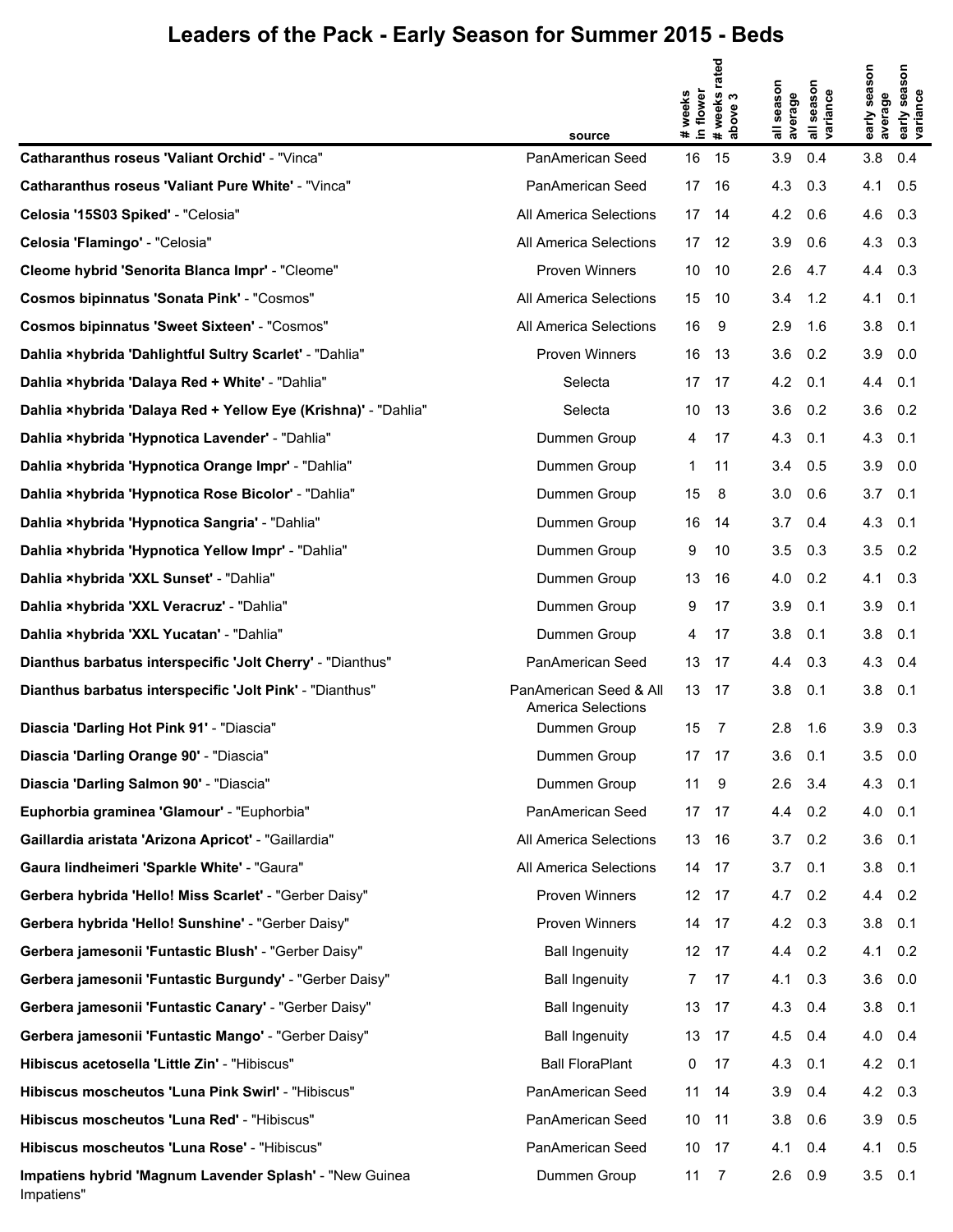|                                                                      |                                                     |                      | rated              |                       |                                  |                         | son                          |
|----------------------------------------------------------------------|-----------------------------------------------------|----------------------|--------------------|-----------------------|----------------------------------|-------------------------|------------------------------|
|                                                                      |                                                     | # weeks<br>in flower | # weeks<br>above 3 | all season<br>average | season<br>all seasor<br>variance | early season<br>average | sea<br>early sea<br>variance |
|                                                                      | source                                              |                      |                    |                       |                                  |                         |                              |
| Impatiens hybrid 'Magnum White 50' - "New Guinea Impatiens"          | Dummen Group                                        | 9                    | 10                 | 2.4                   | 1.8                              | 3.5                     | 0.0                          |
| Impatiens hybrid 'Petticoat Red Star' - "New Guinea Impatiens"       | Dummen Group                                        | 4                    | 13                 | 3.4                   | 0.1                              | 3.5                     | 0.0                          |
| Impatiens hybrid 'Rockapulco Wisteria' - "Impatiens"                 | Proven Winners                                      | 16                   | -17                | 4.0                   | 0.1                              | $3.9$ 0.1               |                              |
| Impatiens hybrid 'Tamarinda Purple' - "New Guinea Impatiens"         | Dummen Group                                        | 15                   | 10                 | 3.2                   | 0.2                              | $3.5\quad 0.0$          |                              |
| Impatiens hybrida 'Big Bounce Cherry' - "Impatiens"                  | Selecta                                             | 17                   | 17                 | 4.5                   | 0.3                              | 4.1 0.2                 |                              |
| Impatiens hybrida 'Big Bounce Lavender' - "Impatiens"                | Selecta                                             | 17                   | 17                 | 4.4                   | 0.3                              | 4.3 0.4                 |                              |
| Impatiens hybrida 'Big Bounce Lilac' - "Impatiens"                   | Selecta                                             | 17                   | 17                 | 4.5                   | 0.3                              | $4.1 \quad 0.2$         |                              |
| Impatiens hybrida 'Big Bounce Red' - "Impatiens"                     | Selecta                                             | 16                   | 17                 | 4.5                   | 0.3                              | 4.3 0.4                 |                              |
| Impatiens hybrida 'Big Bounce Violet' - "Impatiens"                  | Selecta                                             | 16                   | -17                | 4.5                   | 0.2                              | $4.2 \quad 0.1$         |                              |
| Impatiens hybrida 'Big Bounce White' - "Impatiens"                   | Selecta                                             | 17                   | 17                 | 4.2                   | 0.2                              | $3.8$ 0.1               |                              |
| Impatiens hybrida 'Bounce Cherry' - "Impatiens"                      | Selecta                                             | 17                   | 17                 | 4.5                   | 0.3                              | 4.3 0.4                 |                              |
| Impatiens hybrida 'Bounce Lilac' - "Impatiens"                       | Selecta                                             | 15                   | 17                 | 4.2                   | 0.2                              | $3.9$ $0.2$             |                              |
| Impatiens hybrida 'Bounce Pink Flame' - "Impatiens"                  | Selecta & All America<br>Selections                 | 17                   | -17                | 4.5                   | 0.3                              | 4.3 0.3                 |                              |
| Impatiens hybrida 'Bounce Violet' - "Impatiens"                      | Selecta                                             | 17                   | 17                 | 4.6                   | 0.3                              | 4.3 0.4                 |                              |
| Impatiens hybrida 'Bounce White' - "Impatiens"                       | Selecta                                             | 16                   | 17                 | 4.2                   | 0.4                              | $3.6$ 0.1               |                              |
| Impatiens walleriana 'SunPatiens Spreading Shell Pink' - "Impatiens" | All America Selections                              | 17                   | 16                 | 4.2                   | 0.4                              | 4.2 0.3                 |                              |
| Ipomoea batatas 'SolarPower Black' - "Sweet Potato"                  | <b>Ball FloraPlant</b>                              | 0                    | 17                 | 4.8                   | 0.1                              | 4.6 0.2                 |                              |
| Ipomoea batatas 'SolarPower Lime' - "Sweet Potato"                   | <b>Ball FloraPlant</b>                              | 0                    | 17                 | 4.7                   | 0.3                              | 4.4 0.5                 |                              |
| Ipomoea batatas 'SolarPower Red' - "Sweet Potato"                    | <b>Ball FloraPlant</b>                              | 0                    | 17                 | 4.9                   | 0.1                              | 4.7                     | 0.1                          |
| Ipomoea batatas 'Sweet Caroline Sweetheart Lime' - "Sweet Potato"    | Proven Winners                                      | 0                    | 17                 | 4.8                   | 0.2                              | $4.5$ 0.3               |                              |
| Lantana camara 'Luscious Pinkberry Blend' - "Lantana"                | Proven Winners                                      | 17                   | 17                 | 4.9                   | 0.1                              | 4.8                     | 0.1                          |
| Lobelia erinus 'Lucia Ultraviolet' - "Lobelia"                       | Proven Winners                                      | 17                   | $\overline{7}$     | 2.5                   | 2.3                              | 3.9                     | 0.4                          |
| Melampodium paludosum 'Million Gold' - "Melampodium"                 | All America Selections                              | 17                   | 15                 | 3.5                   | 0.1                              | $3.8$ 0.1               |                              |
| Pelargonium × hortorum 'Patriot Bright Violet' - "Geranium"          | Dummen Group                                        | 14                   | 7                  | 2.1                   | 2.4                              | $3.6$ $0.3$             |                              |
| Penstemon barbatus coccineus - "Penstemon"                           | All America Selections                              | 1.                   | 17                 | 4.1                   | 0.1                              | $3.8$ 0.1               |                              |
| Penstemon barbatus coccineus '15S07 Purple' - "Penstemon"            | All America Selections                              | 3                    | 17                 | 3.7                   | 0.1                              | $3.5\quad 0.0$          |                              |
| Petunia ×hybrida 'Easy Wave Pink Passion' - "Petunia"                | PanAmerican Seed                                    | 17                   | -16                | 4.3                   | 0.5                              | 4.3 0.4                 |                              |
| Petunia ×hybrida 'Easy Wave Silver' - "Petunia"                      | PanAmerican Seed                                    | 17                   | -17                | 4.4                   | 0.3                              | 4.4 0.5                 |                              |
| Petunia ×hybrida 'Easy Wave Yellow' - "Petunia"                      | PanAmerican Seed                                    | 17                   | - 17               | 4.4                   | 0.3                              | 4.3 0.5                 |                              |
| Petunia ×hybrida 'Pretty Flora Purple Improved' - "Petunia"          | PanAmerican Seed                                    | 17                   | - 13               | 3.7                   | 0.3                              | $3.7 \quad 0.1$         |                              |
| Petunia ×hybrida 'Pretty Flora White Improved' - "Petunia"           | PanAmerican Seed                                    | 17 14                |                    | 3.3                   | 0.2                              | $3.5\quad 0.0$          |                              |
| Petunia ×hybrida 'Pretty Grand Violet' - "Petunia"                   | PanAmerican Seed                                    | 17                   | 9                  | 3.0                   | 2.5                              | 4.3 0.4                 |                              |
| Petunia ×hybrida 'SunSpun Pink' - "Petunia"                          | <b>Ball FloraPlant</b>                              | 17                   | -13                | 4.0                   | 0.9                              | 4.4 0.1                 |                              |
| Petunia ×hybrida 'SunSpun Raspberry Star' - "Petunia"                | <b>Ball FloraPlant</b>                              | 17                   | 11                 | 3.7                   | 0.5                              | 4.3 0.1                 |                              |
| Petunia ×hybrida 'SunSpun Salmon' - "Petunia"                        | <b>Ball FloraPlant</b>                              | 17                   | -13                | 3.8                   | 0.5                              | 4.3 0.1                 |                              |
| Petunia ×hybrida 'Tidal Wave Red Velour' - "Petunia"                 | PanAmerican Seed & All<br><b>America Selections</b> | 17 17                |                    | 4.8                   | 0.1                              | 4.6 0.1                 |                              |
| Petunia ×hybrida 'Tidal Wave Silver' - "Petunia"                     | PanAmerican Seed                                    | 17 17                |                    | 4.5                   | 0.1                              | 4.4 0.2                 |                              |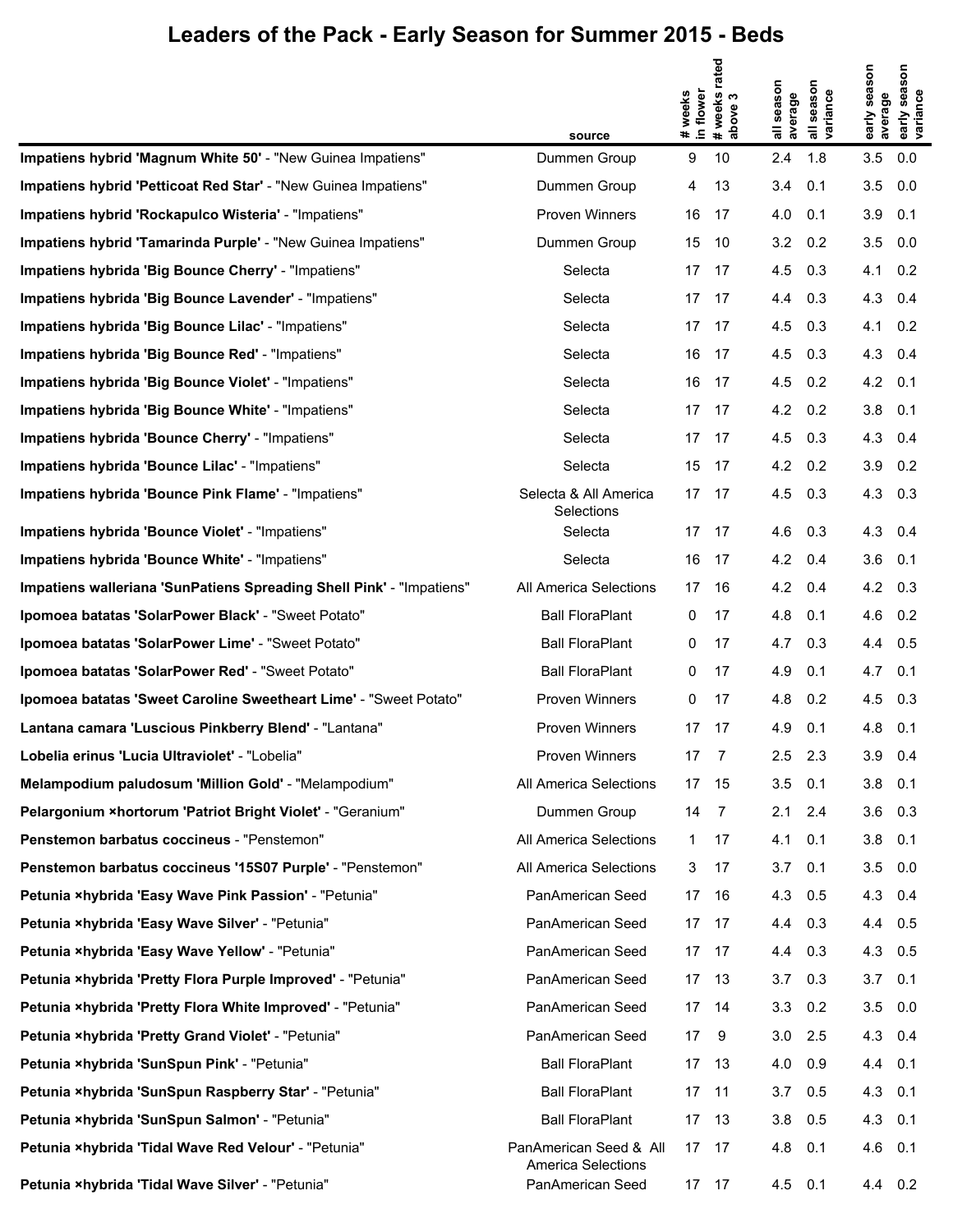|                                                                         | source                 | # weeks<br>in flower | rated<br># weeks i<br>above 3 | all season<br>average | season<br>all seaso<br>variance | early season<br>average | Son<br>sea<br>early sea:<br>variance |
|-------------------------------------------------------------------------|------------------------|----------------------|-------------------------------|-----------------------|---------------------------------|-------------------------|--------------------------------------|
| Petunia xhybrida 'African Sunset' - "Petunia"                           | All America Selections | 16                   | 13                            | 3.6                   | 0.9                             | 4.1                     | 0.2                                  |
| Petunia xhybrida 'Supertunia Honey' - "Petunia"                         | Proven Winners         | 17                   | -17                           | 4.6                   | 0.1                             | 4.6                     | 0.1                                  |
| Petunia xhybrida 'Supertunia Indigo Charm' - "Petunia"                  | <b>Proven Winners</b>  |                      | 17 12                         | 3.6                   | 1.3                             | 4.3 0.1                 |                                      |
| Petunia xhybrida 'Supertunia Morning Glory Charm' - "Petunia"           | Proven Winners         | 17                   | 17                            | 4.6                   | 0.2                             | 4.8 0.1                 |                                      |
| Petunia xhybrida 'Supertunia Orchid Charm' - "Petunia"                  | Proven Winners         |                      | 17 17                         | 4.7                   | 0.1                             | 4.8 0.1                 |                                      |
| Petunia xhybrida 'Supertunia Picasso in Burgundy' - "Petunia"           | Proven Winners         | 17                   | 17                            | 4.5                   | 0.2                             | 4.3 0.2                 |                                      |
| Petunia xhybrida 'Supertunia Pink Star Charm' - "Petunia"               | Proven Winners         | 17                   | - 16                          | 4.0                   | 0.2                             | $3.9$ $0.2$             |                                      |
| Petunia xhybrida 'Supertunia Rose Blast Charm' - "Petunia"              | Proven Winners         | 17                   | 10                            | 3.5                   | 2.0                             | $4.7$ 0.1               |                                      |
| Petunia xhybrida 'Supertunia Sangria Charm' - "Petunia"                 | Proven Winners         |                      | 17 17                         | 4.6                   | 0.2                             | $4.4 \quad 0.2$         |                                      |
| Petunia xhybrida 'Supertunia Vista Bubblegum' - "Petunia"               | Proven Winners         | 17                   | 17                            | 4.9                   | 0.1                             | 4.8 0.1                 |                                      |
| Petunia xhybrida 'Supertunia Vista Fuchsia' - "Petunia"                 | Proven Winners         |                      | 17 17                         | 4.8                   | 0.2                             | 4.6 0.3                 |                                      |
| Petunia xhybrida 'Supertunia Vista Silverberry' - "Petunia"             | Proven Winners         | 17                   | - 17                          | 4.7                   | 0.1                             | 4.8 0.1                 |                                      |
| Petunia xhybrida 'Supertunia Watermelon Charm' - "Petunia"              | Proven Winners         | 17 13                |                               | 3.5                   | 0.8                             | $3.8$ 0.2               |                                      |
| Petunia xhybrida 'Trilogy Red' - "Petunia"                              | All America Selections | 16                   | -9                            | 2.8                   | 1.5                             | $3.6$ 0.1               |                                      |
| Phlox hybrid 'Intensia White Impr' - "Phlox"                            | Proven Winners         | 17                   | - 11                          | 3.0                   | 1.1                             | $3.7\quad 0.1$          |                                      |
| Portulaca grandiflora 'Mojave Tangerine' - "Portulaca"                  | Proven Winners         | 15                   | -17                           | 4.7                   | 0.3                             | 4.4 0.5                 |                                      |
| Portulaca grandiflora 'Mojave Yellow' - "Portulaca"                     | Proven Winners         | 15                   | -17                           | 4.6                   | 0.2                             | 4.3 0.1                 |                                      |
| Portulaca hybrid 'Cupcakes Carrot' - "Portulaca"                        | Dummen Group           | 15                   | 15                            | 3.9                   | 0.3                             | $3.9$ $0.5$             |                                      |
| Portulaca hybrid 'Cupcakes Cherry Baby' - "Portulaca"                   | Dummen Group           | 15                   | -17                           | 4.4                   | 0.1                             | 4.3 0.1                 |                                      |
| Portulaca hybrid 'Cupcakes Grape Jelly' - "Portulaca"                   | Dummen Group           | 15                   | 15                            | 3.8                   | 0.1                             | $3.6$ $0.2$             |                                      |
| Portulaca hybrid 'Cupcakes Yellow Chrome' - "Portulaca"                 | Dummen Group           | 15                   | - 17                          | 4.4                   | 0.2                             | $4.1 \quad 0.2$         |                                      |
| Salvia coccinea 'Summer Jewel Pink' - "Salvia"                          | All America Selections | 17                   | -16                           | 4.2                   | 0.2                             | 3.9                     | 0.3                                  |
| Salvia coccinea 'Summer Jewel Red' - "Salvia"                           | All America Selections | 17 17                |                               | 4.6                   | 0.2                             | $4.6$ 0.3               |                                      |
| Salvia coccinea 'Summer Jewel White' - "Salvia"                         | All America Selections | 17                   | - 16                          | 4.2                   | 0.2                             | $3.9$ 0.3               |                                      |
| Salvia guarantica 'Black & Bloom' - "Salvia"                            | <b>Ball FloraPlant</b> | 12                   | 17                            | 4.4                   | 0.2                             | 4.2 0.2                 |                                      |
| Solenostemon scutellarioides 'Campfire' - "Coleus"                      | <b>Ball FloraPlant</b> | 9                    | 17                            | 4.4                   | 0.2                             | $4.7$ 0.1               |                                      |
| Solenostemon scutellarioides 'Chocolate Covered Cherry' - "Coleus"      | PanAmerican Seed       | 8                    | 11                            | 3.3                   | 0.9                             | $4.0$ 0.2               |                                      |
| Solenostemon scutellarioides 'ColorBlaze Apple Brandy' - "Coleus"       | Proven Winners         | 0                    | 17                            | 4.7                   | 0.1                             | 4.8 0.1                 |                                      |
| Solenostemon scutellarioides 'ColorBlaze Velveteen' - "Coleus"          | <b>Proven Winners</b>  | 0                    | 15                            | 3.9                   | 0.4                             | 4.3 0.3                 |                                      |
| Solenostemon scutellarioides 'Flame Thrower Chili Pepper' -<br>"Coleus" | <b>Ball FloraPlant</b> | 4                    | 16                            | 4.6                   | 0.3                             | 4.8 0.1                 |                                      |
| Solenostemon scutellarioides 'Flame Thrower Chipotle' - "Coleus"        | <b>Ball FloraPlant</b> | 7                    | 13                            | 4.1                   | 1.2                             | 4.8 0.1                 |                                      |
| Solenostemon scutellarioides 'Flame Thrower Spiced Curry' -<br>"Coleus" | <b>Ball FloraPlant</b> | 5                    | 17                            | 4.4                   | 0.2                             | 4.4 0.3                 |                                      |
| Solenostemon scutellarioides 'Flip Side' - "Coleus"                     | PanAmerican Seed       | $7^{\circ}$          | 12                            | 3.6                   | 0.6                             | $4.0\quad 0.0$          |                                      |
| Solenostemon scutellarioides 'Lime Delight' - "Coleus"                  | PanAmerican Seed       | 9                    | 11                            | 3.4                   | 0.9                             | 4.1                     | 0.0                                  |
| Solenostemon scutellarioides 'Mainstreet Fifth Avenue' - "Coleus"       | Dummen Group           | 2                    | 17                            | 4.3                   | 0.3                             | $3.8$ 0.2               |                                      |
| Solenostemon scutellarioides 'Mainstreet River Walk' - "Coleus"         | Dummen Group           | 0                    | 16                            | 4.3                   | 0.3                             | 4.1                     | 0.5                                  |
| Solenostemon scutellarioides 'Mainstreet Rodeo Drive' - "Coleus"        | Dummen Group           | 9                    | 17                            | 3.9                   | 0.1                             | $3.6$ 0.1               |                                      |